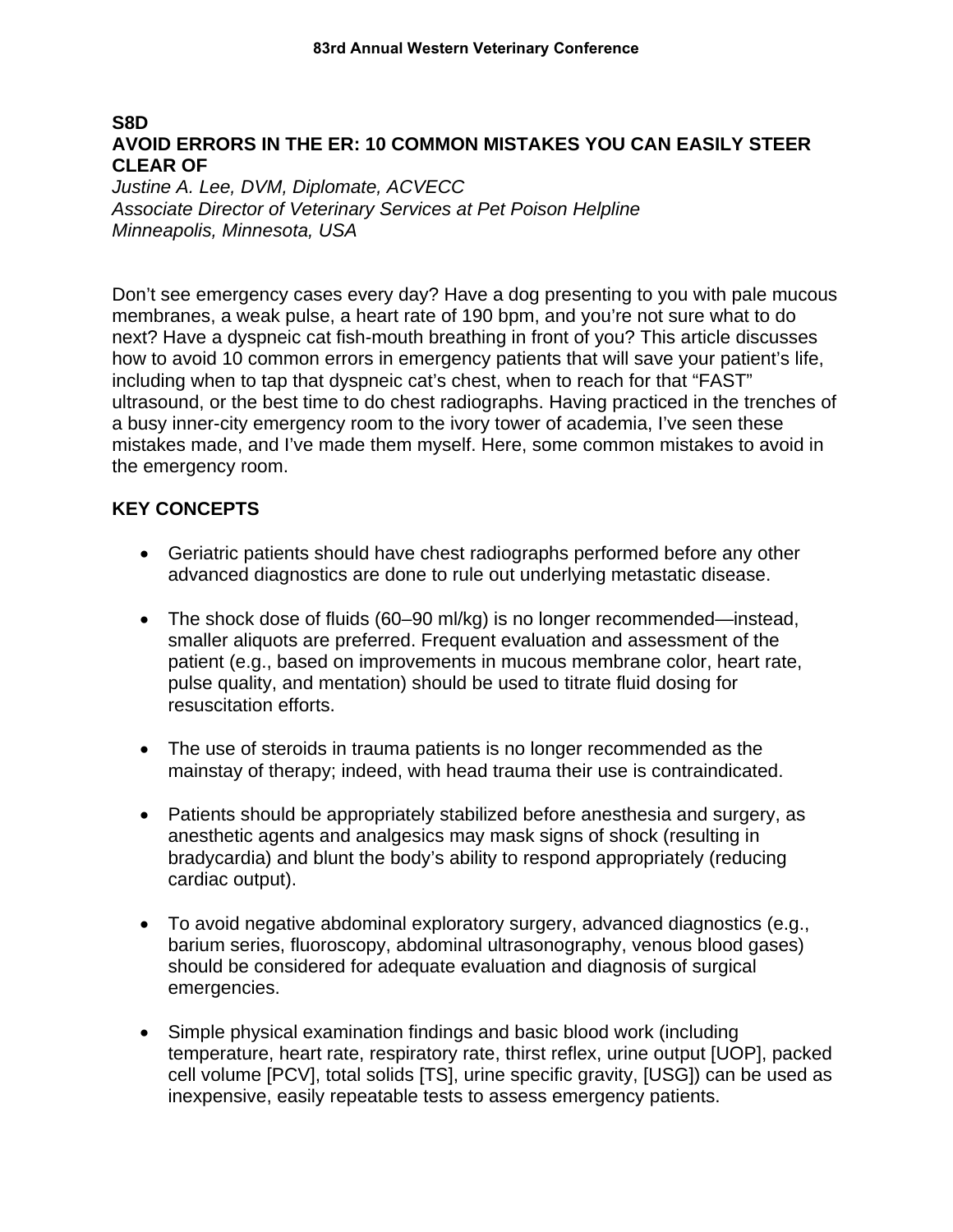- FAST (focused assessment with sonography for trauma) ultrasound should be used to aid in rapid, accurate diagnosis of pleural or peritoneal effusion.
- Veterinarians should be comfortable performing such techniques as thoracocentesis and abdominocentesis, as they may be life-saving in emergency patients and aid in diagnostic evaluation.

## **NOT DOING CHEST RADIOGRAPHS**

One of the most common mistakes in the emergency room is not performing chest radiographs (a "met check") as part of routine geriatric diagnostics. Geriatric patients (defined as a dog > 6–7 years of age [size-dependent] or a cat > 12 years of age) with, for example, hepatosplenomegaly, icterus, hemoabdomen, immune-mediated disease, or fever of unknown origin should have chest radiographs done at the same time as abdominal radiographs. Typically, a three-view chest set is the method of choice; however, this may be difficult in emergency patients with dyspnea. That said, a rightand left-lateral chest radiograph is also an effective way to screen for metastasis. While a met check is often a "low-yield test" (i.e., the likelihood of identifying chest metastasis is relatively low), it is an important screening tool that can help veterinarians counsel pet owners on end-of-life decision-making and overall prognosis.

#### *Clinical application*

- Although it's a low-yield test, consider doing chest radiographs on any geriatric patient before advanced diagnostics.
- Trauma patients should always have chest radiographs done to rule out lung disease or pathology.

# **USING THE SHOCK DOSE OF FLUIDS**

The "shock dose" of fluids is extrapolated from the blood volume (60–90 ml/kg for dogs; 60 ml/kg for cats). More recently, emergency critical care specialists have moved away from using the entire shock dose when trying to stabilize hypovolemic patients—smaller aliquots (e.g., one-quarter to one-third of a shock dose) of intravenous (IV) crystalloids are preferred. A patient rarely requires replacement of the whole blood volume with crystalloid fluids.

#### *Clinical application*

• Smaller, repeated aliquots of fluid therapy given according to the patient's status (e.g., improvements in heart rate, blood pressure, mentation, capillary refill time, pulse quality) are preferred to prevent volume overload or edema.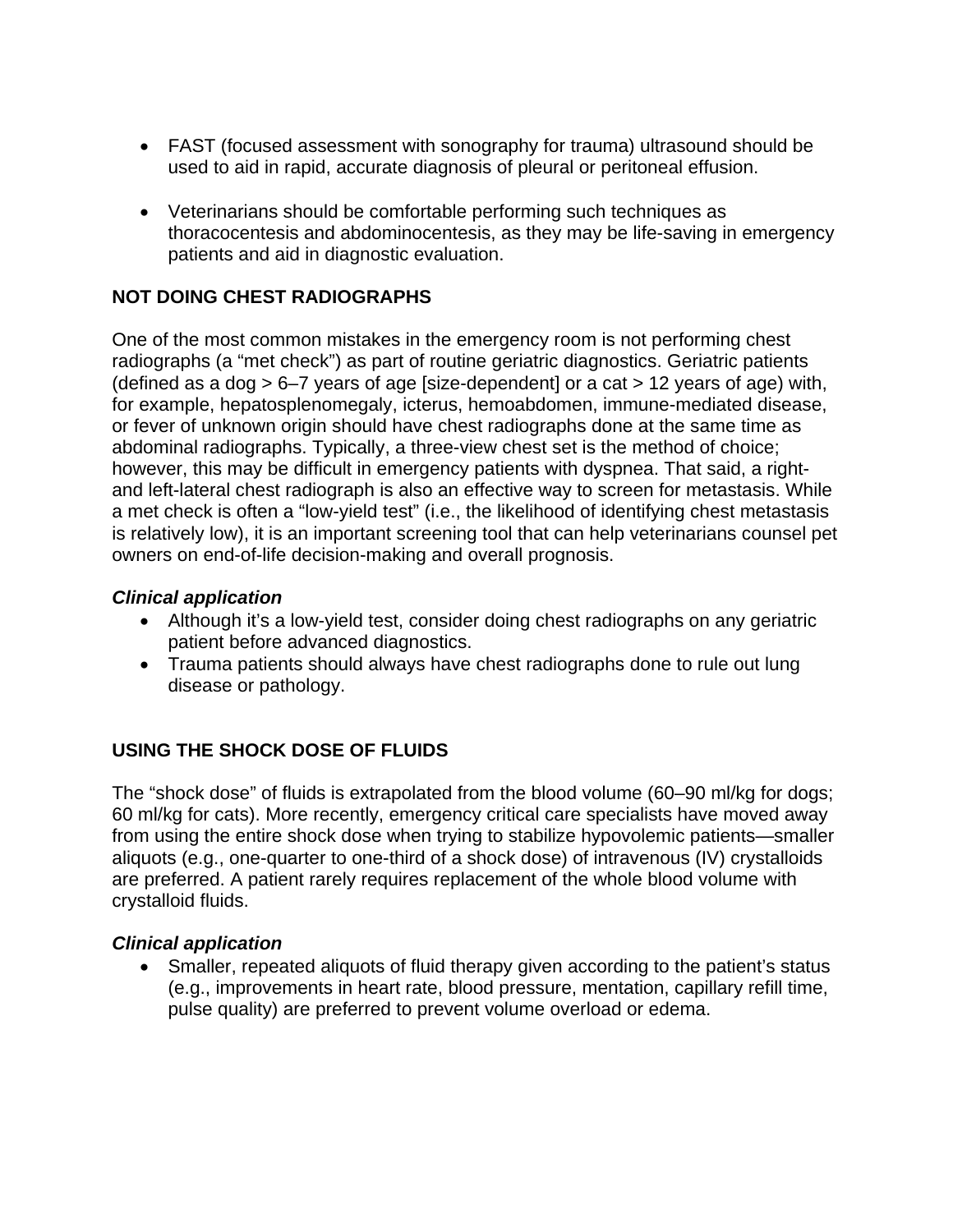## **USING THE WRONG DOSE OF STEROIDS**

Traditionally, "shock doses" of steroids have been listed in emergency books (e.g., dexamethasone sodium phosphate [DexSP] 4–6 mg/kg). However, criticalists have moved away from giving steroids with trauma because of potential deleterious effects (including gastric ulceration in a poorly perfused "shock gut" in the dog, exacerbation of hyperglycemia, and delayed wound healing). More recently, we have moved to different *doses* of DexSP. Antiinflammatory doses of DexSP are generally considered 0.1 mg/kg, whereas immunosuppressive doses are as low as 0.25 mg/kg IV q 12 to 24 hours. For that reason, the 4-6 mg/kg dose for shock is no longer indicated. Remember that DexSP is approximately 8 to 15 times stronger than prednisone, and one is unlikely to need 40 mg/kg of prednisone in trauma cases.

### *Clinical application*

- For cases warranting immunosuppression (e.g., immune-mediated hemolytic anemia), consider using lower doses of DexSP (0.25 mg/kg IV q 12–24 hours).
- Avoid the "shock doses" of steroids—if you are giving more than a few milliliters, it's probably too much.
- Concurrent use of nonsteroidal antiinflammatory drugs and steroids should still be avoided to minimize GI effects.

# **GIVING STEROIDS TO HEAD TRAUMA PATIENTS**

Recently, the use of steroids in both human and veterinary head trauma has been widely debated. Although research in this topic is voluminous, there are no experimental or clinical studies demonstrating a *clear* benefit of steroids in head trauma. In one human study, a meta-analysis of randomized, controlled trials did not show a beneficial response from steroid therapy (1). Unfortunately, steroids have been associated with the following deleterious side effects: gastrointestinal (GI) bleeding, hyperglycemia, immunosuppression, delayed wound healing, and perpetuation of a catabolic state. Currently, the brain trauma foundation guidelines state that glucocorticoids are "not recommended for improving outcome or reducing intracranial pressure in head-injured patients" (2). The "CRASH" (Corticosteroid Randomisation After Significant Head injury) study demonstrated that overall mortality was statistically higher in patients who were treated with steroids (3).

Recent studies have shown that human patients with head trauma and hyperglycemia have a *poorer* return to cognitive function than do euglycemic patients. Why is hyperglycemia dangerous in head trauma, or in any case of brain ischemia? Unfortunately, elevated glucose concentrations provide a substrate for anaerobic metabolism and glycolysis in the brain, worsening brain perfusion via the accumulation of the by-product, lactic acid. Hyperglycemia is also associated with proconvulsant effects, which are due to increased neuronal excitability. In a veterinary study by Syring and coworkers, 52 dogs and 70 cats with head trauma were compared with 122 ageand species-matched control dogs and cats (4)**.** Severity of head trauma was classified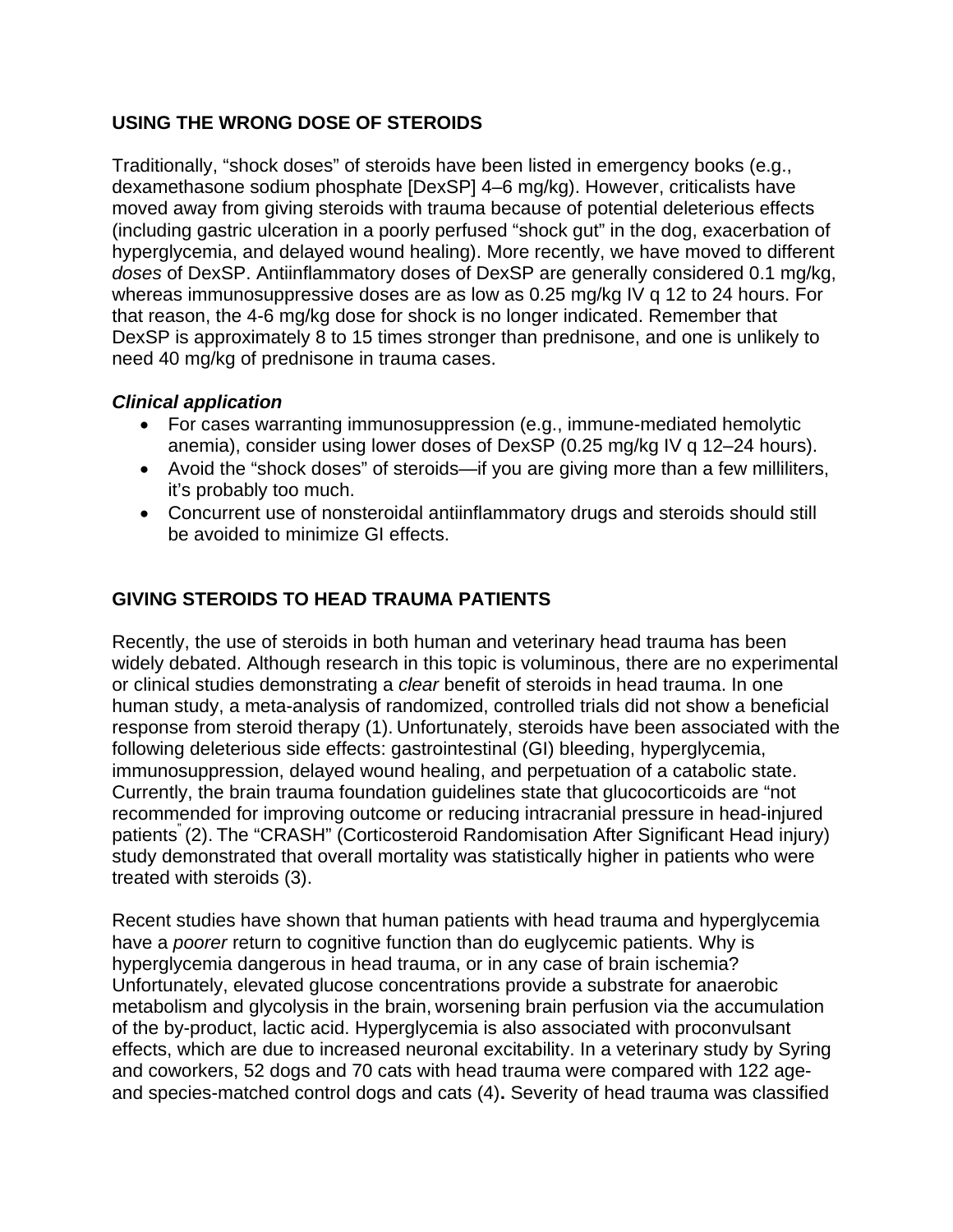as mild, moderate, or severe, and blood glucose concentrations were recorded within 1 hour after admission (4). The study found that the blood glucose concentrations were significantly associated with *severity* of head trauma in dogs and cats and were significantly higher in dogs and cats with head trauma than in the control animals. $4$ However, blood glucose concentration was not associated with outcome, which is divergent from human studies. This veterinary study may also differ from human medicine in that overall cognitive function varies between humans and dogs/cats. These studies reiterate that iatrogenic hyperglycemia must be avoided in patients with head trauma or cerebral ischemia and that severe hyperglycemia in head trauma should potentially be treated with regular insulin therapy if warranted and persistent. When in doubt, withhold steroid therapy in head trauma patients to prevent hyperglycemia and other detrimental effects. Instead, osmotic agents such as mannitol have been found to be helpful in decreasing intracranial pressure (ICP).

If IV fluid resuscitation alone does not reduce glucose levels in hyperglycemic patients with head trauma, a low dose of regular insulin (0.2 U/kg, intramuscular) may be given every 3 to 4 hours for the first few hours to help lower blood glucose. Blood glucose levels should be monitored frequently to ensure improvement and to preclude hypoglycemia, which would further complicate neurologic monitoring.

Therapies other than steroids to consider in head trauma patients include:

- Aggressive fluid resuscitation to help normalize or maintain blood pressure and maximize perfusion
- Oxygen therapy
- 15- to 30-degree head elevation (to lower ICP)
- Minimal jugular restraint or pressure (to prevent increased ICP)
- Tight glycemic control

### *Clinical application*

- Consider using mannitol at 0.5 to 2 g/kg IV over 20 to 30 minutes as needed. This is particularly important if the patient develops "Cushings" reflex (e.g., bradycardia with concurrent hypertension), which is suggestive of severe cerebral edema and imminent herniation.
- Avoid steroids in head trauma until further veterinary studies determine the safety of this protocol. Instead, use supportive care to increase perfusion to brain tissue (e.g., IV fluids, oxygen) while decreasing ICP (e.g., mannitol, head elevation).

# **NOT STABILIZING A PATIENT MORE AGGRESSIVELY BEFORE SURGERY**

Rivers and colleagues (5) found that early goal-directed therapy was imperative in the initial treatment and stabilization of severe sepsis and septic shock. With aggressive IV fluid therapy, blood transfusion, vasopressors, and normalization of perfusion parameters (e.g., UOP, base excess, lactate, central venous oxygen saturation, central venous pressure), mortality was reduced from 46% to 30% (5). Likewise, when we are presented with a patient in shock (e.g., hemoabdomen, septic peritonitis, uroabdomen),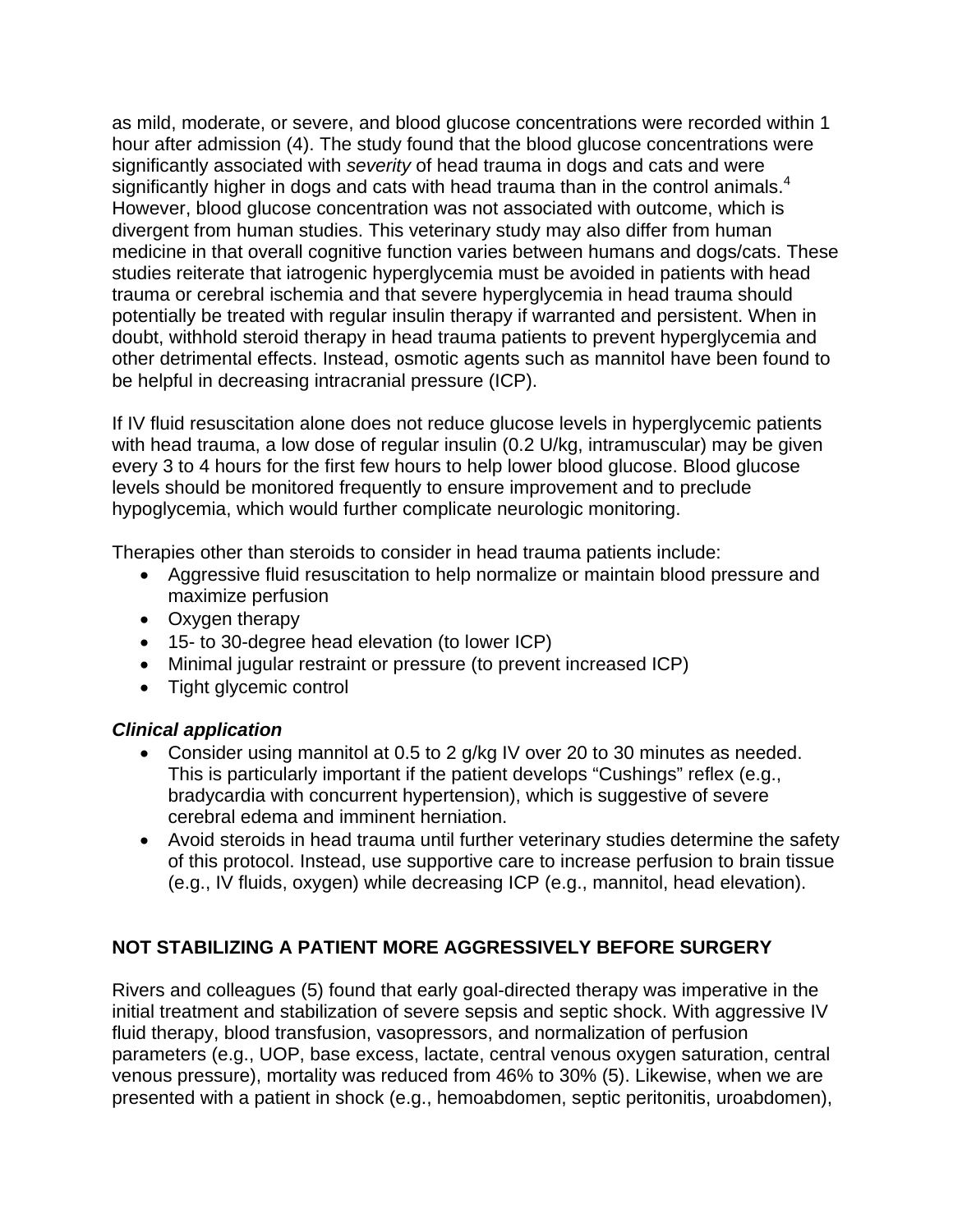it is imperative to aggressively stabilize the patient before anesthesia and surgery. By adequately perfusing the patient before anesthesia (e.g., with IV crystalloids, colloids, blood products), we are able to maximize cardiac output, improve heart rate, and increase overall mean arterial pressure and, indirectly, cellular perfusion. Inhalant agents, propofol, preanesthetic medications, and analgesics can result in bradycardia and hypotension; these agents also blunt the body's response to poor cardiac output and mask the underlying "shocky" state of the patient.

#### *Clinical application*

• Cure before you cut!

## **HAVING A NEGATIVE LAPAROTOMY**

Nobody likes a negative laparotomy—not the veterinarian, the patient, or the pet owner. Aggressive diagnostics should be done to evaluate the necessity of surgery. The use of serial radiographs; advanced diagnostics (such as barium series, fluoroscopy, and abdominal ultrasonography); repeat physical examination; and venous blood gas evaluation are all necessary to prevent a negative exploratory procedure. Serial radiographs (e.g., 2 hours postinitial presentation) are often beneficial after aggressive IV fluid therapy has been initiated to evaluate changes in gas patterns. When performing a barium series, keep in mind that the no. 1 mistake is not using enough barium, resulting in poor imaging and interpretation. Delivery of barium through a stomach tube is an effective method to ensure adequate delivery of volume (barium dose: 3–6 ml/lb for a cat or dog).

#### *Venous Blood Gas Analysis*

Venous blood gas measurement is a helpful way to rule out a pyloric outflow obstruction. Metabolic alkalosis in veterinary medicine primarily has two differential diagnoses: pyloric outflow obstruction and loop diuretic administration, and it is primarily due to hypochloremia, either by gastric acid vomition or by use of a Na-K-2Cl loop diuretic and chloride loss through the kidney. Because chloride is an anion, it must be paired with a cation (Na<sup>+</sup>) to maintain electroneutrality. When the body is depleted of chloride, sodium absorbs bicarbonate ( $HCO<sub>3</sub><sup>-</sup>$ ) instead to maintain electroneutrality, resulting in metabolic alkalosis. The absence of metabolic alkalosis does not exclude a foreign body obstruction further distal to the pylorus, but the presence of metabolic alkalosis should make the clinician highly suspicious of an upper GI outflow obstruction.

If in the event of a negative exploratory, it is imperative to obtain appropriate biopsies from relevant or diseased organs (e.g., liver, stomach, small intestine, pancreas) as deemed by medical necessity. In cases of acute pancreatitis, aggressive lavage of the abdominal cavity is beneficial to dilute activated pancreatic zymogens and to reduce the severity of inflammation. Lastly, feeding-tube placement (e.g., duodenal) may be beneficial at the time of surgery (particularly for pancreatitis cases), bypassing the stomach and allowing for enteral support.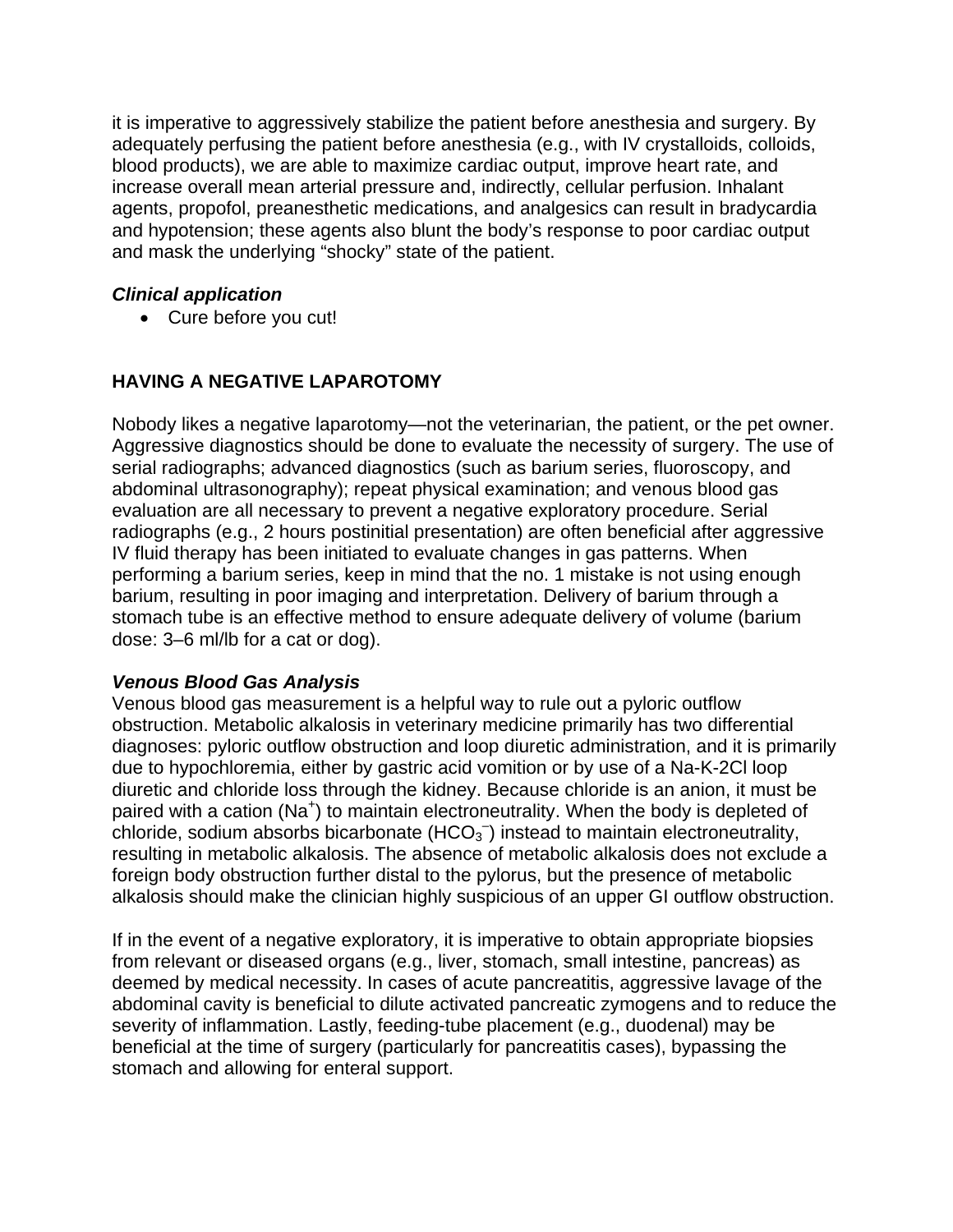#### *Clinical application*

 Advanced diagnostics (e.g., barium series, fluoroscopy, abdominal ultrasonography, venous blood gas analysis) should be considered to adequately evaluate and diagnose surgical emergencies.

## **NOT ASSESSING YOUR PATIENT MORE FREQUENTLY WITH SIMPLE TESTS**

In veterinary medicine, the temperature, pulse rate, respiratory rate, and weight are typically evaluated during the initial presentation. These simple, inexpensive physical examination parameters are an important part of serial assessment and often provide clues on hydration status, disease process, and response to treatment.

### **Temperature**

When examining a hyper- or hypothermic patient, differentiate between exogenous and endogenous sources. Hyperthermia is typically caused by an exogenous heat source (e.g., sun exposure, humidity, locked inside a car, upper airway obstruction resulting in lack of ability to thermoregulate). This is semantically different from fever, which is caused by an endogenous heat source (e.g., neoplasia, inflammatory cytokines). With hyperthermia, patients should be cooled by using cold water baths, cold IV fluids, fans, and relieving the upper airway obstruction. Patients should only be cooled to 103.5°F (39.7°C) to prevent severe rebound hypothermia. The use of "fever-breaking" medications (e.g., dipyrone) is not indicated, as resetting of the hypothalamus may have already occurred.

Patients with fever should not undergo cooling methods, as the fever is a physiologic response to an underlying pathology (e.g., viruses, bacteria). Three key differential diagnostics should be considered with fever:

- Infection
- Inflammation
- Neoplasia

For hypothermia, it is important to determine whether it is due to an exogenous source (e.g., living in a cold environment with inadequate shelter, hair coat, or underlying hypothyroidism) or an endogenous one. Hypothermic patients should be warmed passively (e.g., blankets, concurrent warm IV fluids) and *slowly*. With hypothermic patients, it is important not to rapidly warm patients via surface warming alone (e.g., BAIR hugger), particularly if they are hypotensive, as rewarming can result in peripheral vasodilation. During states of poor perfusion or hypotension, patients should physiologically vasoconstrict peripheral blood flow to direct blood to more important organs—the heart and lungs. Rapid surface rewarming of hypothermic patients without adequate IV fluid replacement can result in inappropriate shunting of blood.

### **Weight**

Weight is often underutilized as a means of assessing hydration. Because we can calculate dehydration (kg weight X % dehydration), we can also estimate appropriate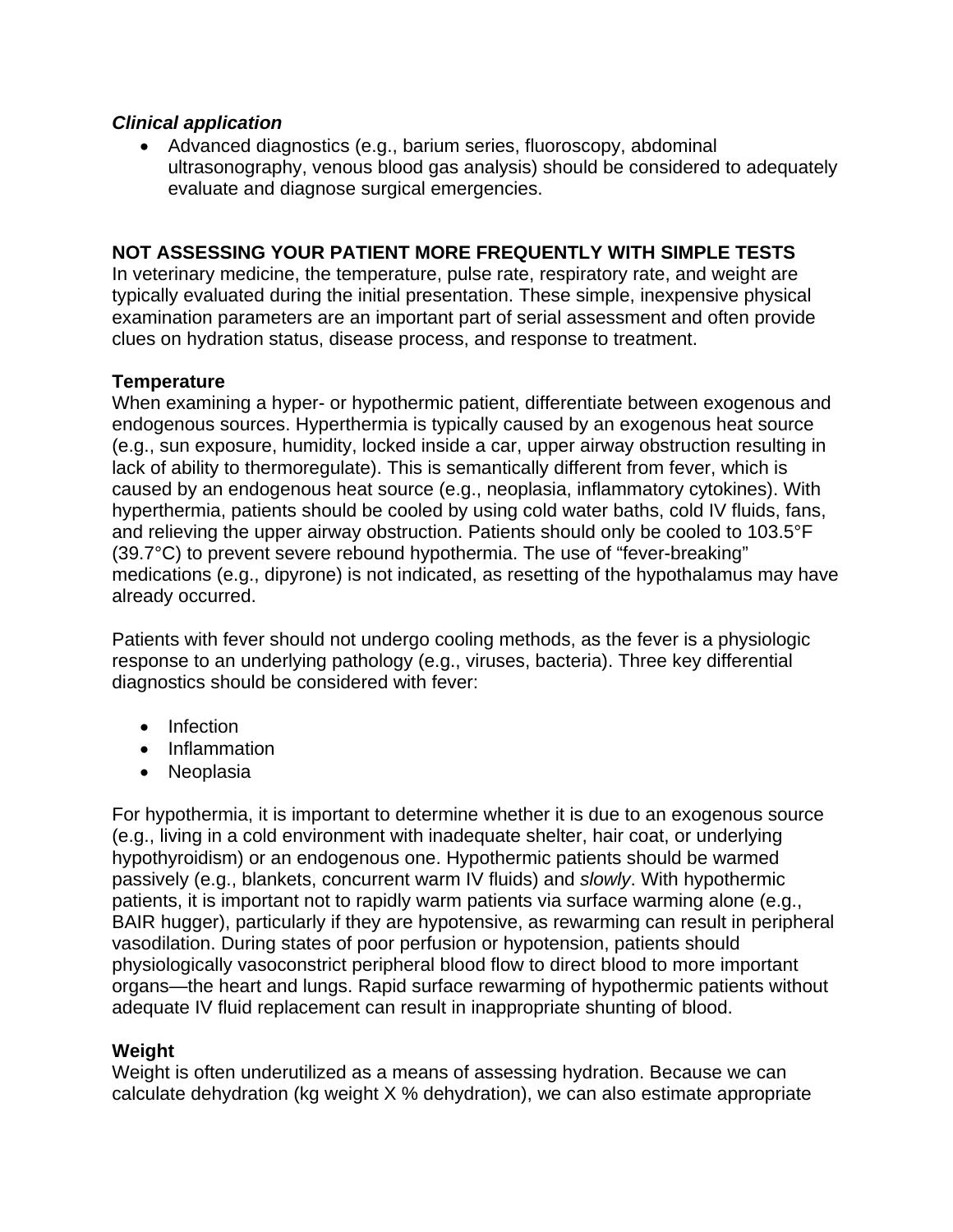weight gain, as 1 liter = 1 kg. Patients should be weighed daily while hospitalized, ideally on the same scale. This is important because it is an easy way to evaluate hydration and appropriate (or inappropriate) weight gain. For patients in which volume– fluid balance is tenuous (e.g., acute renal failure with anuria, congestive heart failure, volume overload), weight should be evaluated every 6 to 8 hours.

For example, if you determine that a 30 kg dog is 10% dehydrated, the amount of fluid required to hydrate him is:

Calculated dehydration: 30 kg X 0.1 (percent dehydration) X 1000 mls = 3000 ml = 3 L

In other words, a 30 kg dog needs 3L of IV crystalloids for rehydration alone and thus should weigh 33 kg after hydration (in 8–12 hours, depending on patient stability). If that same dog weighs 32 kg by the next day, he may still be inadequately hydrated. Likewise, if the patient weighs 34.8 kg the next day, he may be overhydrated, volume overloaded, and retaining water inappropriately (e.g., acute renal failure).

#### **Pulse Quality**

Assessing pulse quality frequently is imperative in unstable, shocky emergency patients. Palpating the femoral pulse enables assessment of pulse quality, which is the difference between the systolic and diastolic pressures. Pulse palpation, quality, and duration are a gross estimate of blood pressure and, indirectly, stroke volume. In a normal healthy animal, the pulses should be strong and synchronous, with a palpable pulse for each heart beat (therefore, make sure that you are simultaneously ausculting your patient and palpating for femoral pulses). A palpable femoral pulse is consistent with systolic blood pressure of at least 60 mm Hg. Poor femoral pulses typically indicate profound hypotension and should be treated aggressively and appropriately. A palpable dorsal metatarsal pulse is consistent with a systolic blood pressure of at least 90 mm Hg, and can be used as a basic "poor man's Dinamap," particularly during volume resuscitation.

Figure 1. Pulse pressure. Image courtesy of Klabunde RE, www.cvphysiology.com, 2010.

When palpating the femoral pulse of a patient, one can determine pulse quality based on the duration, width, and strength. A patient's pulse is normal if it has a normal waveform duration (Figure 2)). A thready pulse indicates a narrow waveform, whereas a weak pulse refers to a small-amplitude pulse-pressure difference (Figure 3). Either of these may be indicative of decreased stroke volume. Thready pulses are often associated with peripheral vasoconstriction and may indicate low diastolic pressure. Thready pulses are consistent with volume depletion. Bounding pulses have a large pulse-pressure difference and a wide waveform, usually associated with increased cardiac output and vasodilatation (Figure 4). However, bounding pulses may also result from a larger difference between systolic and diastolic blood pressures. This is classically seen in cases of chronic anemia (e.g., immune-mediated hemolytic anemia).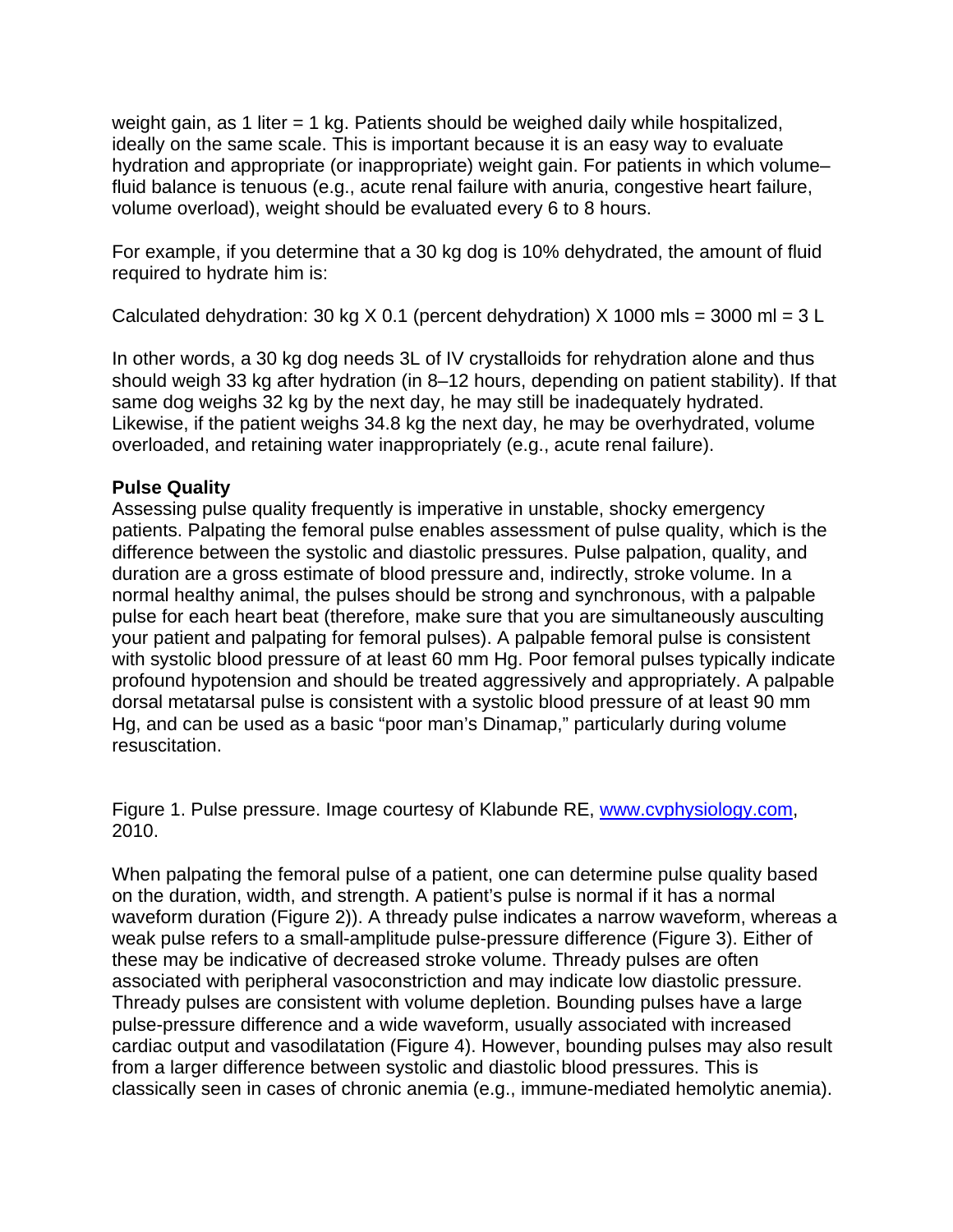These patients adapt to the anemia and thus are able to maintain normal systolic function, but their blood vessels may be "empty"; hence, diastolic pressure is often low. This large net difference usually results in bounding pulses.

Figure 2. Normal pulse. Image courtesy of Klabunde RE, www.cvphysiology.com, 2010.

Figure 3. Weak pulse. Image courtesy of Klabunde RE, www.cvphysiology.com, 2010.

Figure 4. Bounding pulse. Image courtesy of Klabunde RE, www.cvphysiology.com, 2010.

Patients with systolic blood pressure < 90 mm Hg should be treated with IV fluids (if hypovolemic) and vasopressors (once adequately volume resuscitated) if evidence of shock (e.g., hypovolemic, septic, hyperdynamic, hemorrhagic) is present (provided cardiovascular shock has been ruled out as a differential). Patients with systolic blood pressure > 180 mm Hg (normal, 120 mm Hg) should be treated with antihypertensives, such as hydralazine, nitroprusside, amlodipine or enalapril, to minimize secondary complications from hypertension, such as detached retinas, cardiovascular and renal effects, and ischemic events. Frequent monitoring of blood pressure is imperative to ensure adequate care.

Serial physical examination is imperative to adequately evaluate a patient's hydration status—checking for return of skin turgor, appropriate weight gain, and moisture of mucous membranes. However, physical examination findings are subjective, and <5% dehydration is subjective and difficult to assess on physical examination. The concurrent use of evaluation of PCV/TS, blood glucose, blood urea nitrogen (BUN or AZO) weight, UOP, and urine specific gravity (USG), and thirst can be used in conjunction with physical examination findings to better assess hydration status.

#### **Packed Cell Volume/Total Solids, Blood Glucose, and Blood, Urea, Nitrogen (BUN or AZO) ("The Big 4")**

Patients on IV fluids should have a minimum database (including PCV/TS and blood glucose) measured daily, along with basic electrolytes to make sure Na<sup>+</sup> and K<sup>+</sup> are normal. Because patients often experience hemoconcentration when they are dehydrated (e.g., PCV/TS 55%/7.8 g/dl [78 g/L]), the goal of fluid therapy is to ensure that these numbers improve with appropriate therapy (consistent with hemodilution). Ideally, the PCV/TS in a normal, systemically healthy patient on IV fluids at sea level should be 35%/5.0 g/dl (50 g/L). In fact, oxygen delivery is maximal at such a "hemodilute" PCV/TS, as there is less viscosity of red blood cells and "sludginess." We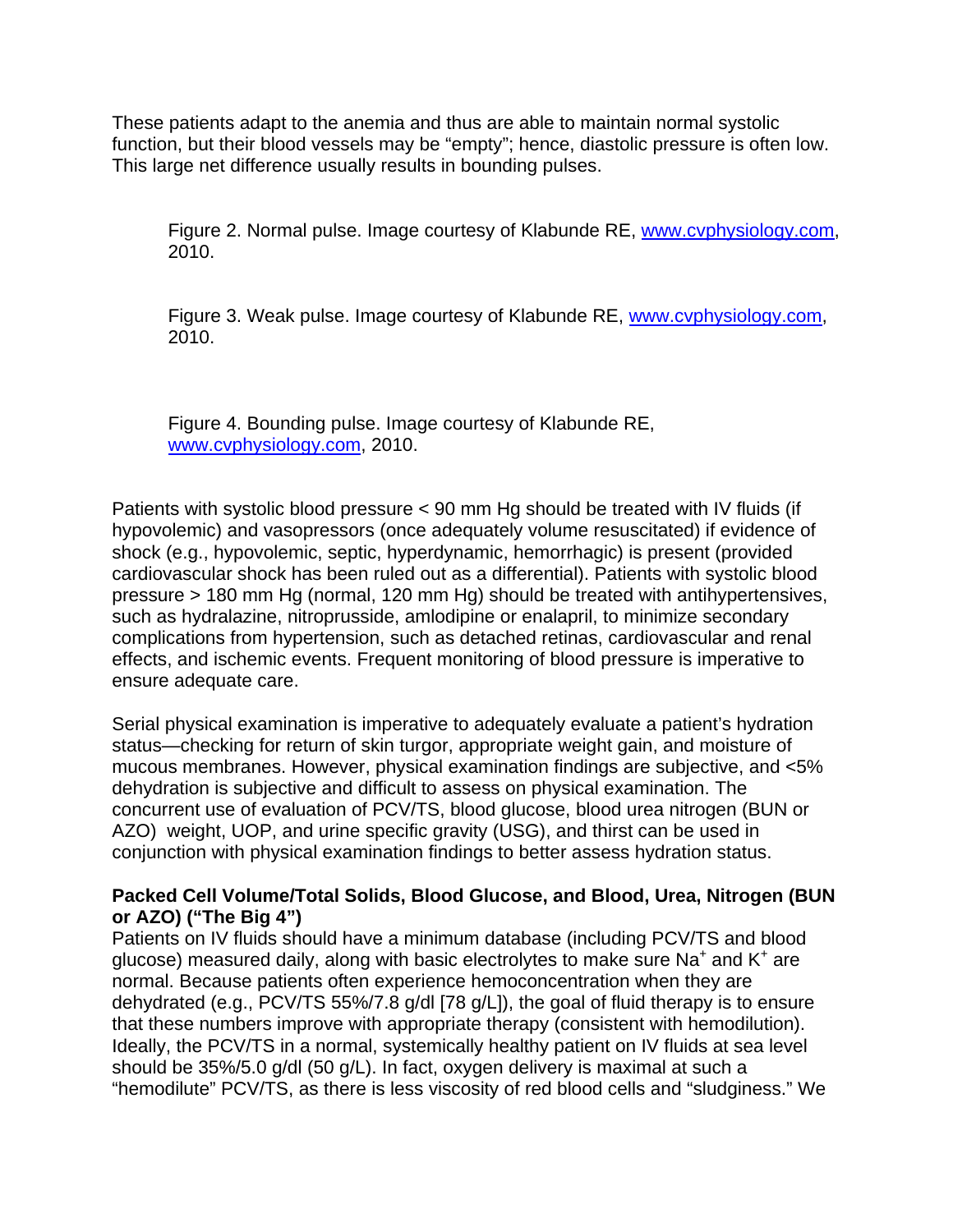can still evaluate the PCV/TS in abnormal, metabolically inappropriate patients. Classically, a 10% to 12% dehydrated, cachectic, geriatric cat with chronic renal failure may present to you with a PCV/TS of 28%/11 g/dl (110 g/L). Once that patient is adequately hydrated, the PCV/TS may decrease to 20%/7 g/dl (70 g/L), unmasking the anemia from lack of erythropoietin.

## **Urine Specific Gravity (USG)**

USG can be evaluated in patients on IV fluids to help assess hydration status. Ideally, USG should be measured before fluid administration to allow for evaluation of renal function. Dehydrated patients with concentrated urine demonstrate adequate renal function (cat > 1.040, dog > 1.025)—in other words, the kidneys are working and trying to absorb as much water from the urine as possible. Once started on IV fluids, normal, systemically healthy patients should have isosthenuric urine. Patients on IV fluids for  $> 6$ to 12 hours should have adequate dilution of USG, and the ultimate goal of fluid therapy and adequate hydration should be USG of 1.015 to 1.018 on IV fluids. Patients on IV fluids with USG > 1.020 are still likely dehydrated and should be treated more aggressively with IV fluids if other parameters of dehydration persist (e.g., hemoconcentration). Hydration can be determined by assessing the color, volume, and USG of urine. A patient that is still dehydrated while hospitalized on IV fluids may have decreased UOP and dark-yellow urine (provided, for example, that no pigmentation, myoglobinuria, or bilirubinuria are present). This is a result of antidiuretic hormone release and renin-angiotensin stimulation, resulting in maximum absorption of free water and sodium.

# **Urine Output (UOP)**

UOP should be monitored carefully, particularly in azotemic patients. Fluid therapy should be directed toward achieving normal UOP (i.e., 1–2 ml/kg/hour). Again, one can assess the hydration status of the patient by evaluating the volume and USG of urine. Excessive urination with dilute, clear urine may indicate copious or excessive IV fluid therapy, whereas hypersenthuria may suggest ongoing dehydration, and aggressive fluid resuscitation may be further warranted. If UOP is decreased (particularly in azotemic patients), fluid therapy and vasopressor support (to increase renal blood flow) should be initiated to prevent anuria (< 0.5 ml/kg/hour) or oliguria (< 1 ml/kg/hour). If UOP is decreasing and renal function is normal (based on creatinine, BUN, and pre– fluid therapy USG), the patient should be reassessed for hydration status, and fluid therapy adjusted as indicated. Classically, a cat with urethral obstruction may have a profound postobstructive diuresis. A sudden decrease in UOP should elicit assessment for reobstruction. If no obstruction is found, USG should be remeasured. If hypersenthuria is found (>1.025 on IV fluids), decreased UOP is likely due to continued dehydration from a postobstructive diuresis—the patient is attempting to absorb as much free water as possible from the kidneys, resulting in decreased UOP. In this example, the IV fluid rate should be increased.

- Normal UOP: 1-2 ml/kg/hour
- Oliguria: 0.5–1 ml/kg/hour
- $\bullet$  Anuria: < 0.5 ml/kg/hour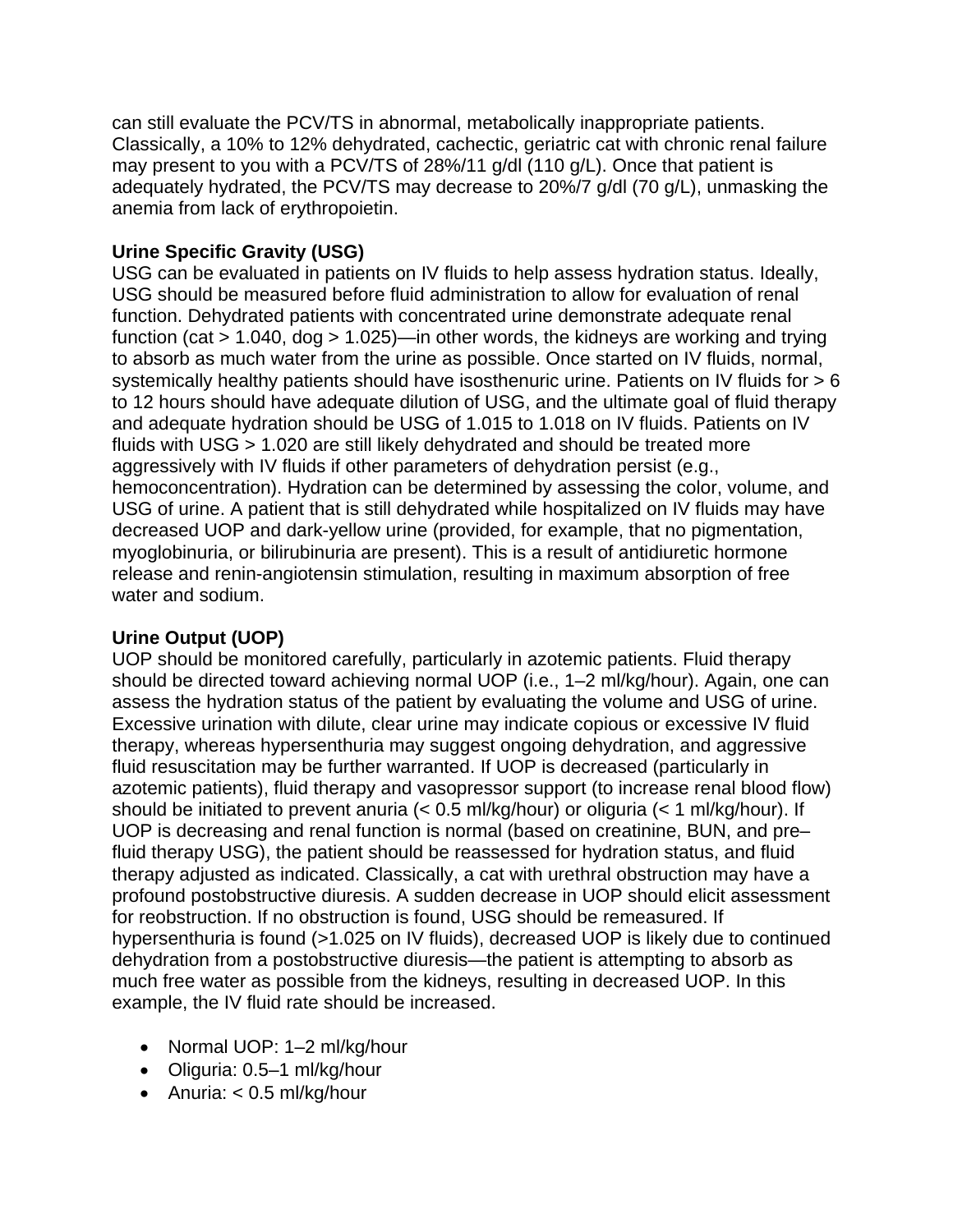Note that underlying diseases such as postobstructive diuresis (posturethral obstruction); diabetes mellitus (with secondary osmotic diuresis due to glucosuria); hyperthyroidism (increased glomerular filtration rate due to increased metabolic rate); and chronic renal failure (inability to adequately concentrate and absorb water) may result in dramatic water losses through the kidneys, and these patients may need a higher rate of fluids to compensate for ongoing losses. Likewise, these disease processes prevent us from differentiating renal versus prerenal disease on the basis of USG alone, as these patients have isosthenuria due to metabolic disease. Regardless, appropriate fluid therapy and urine monitoring (e.g., "measuring ins and outs") may be necessary, particularly in azotemic, oliguric renal failure.

### **A Water Bowl**

Any hospitalized animal should always have access to fresh, clean water unless it is contraindicated due to vomiting, pancreatitis, fasting for anesthesia or sedation, or to maximize mannitol or furosemide effects (fasted for 20 minutes only). If a hospitalized patient on IV fluids continues to drink water in front of you, you should be concerned that the patient is still dehydrated. Due to the timidity of cats, they often will not drink water when stressed and hospitalized. If a dog or cat drinks in your presence, that patient is probably still dehydrated, and their thirst mechanism continues to be stimulated in an attempt to hydrate. Take that as a hint that your patient is trying to tell you to increase the fluid rate! Rare situations when hydration status cannot be based on the thirst mechanism include diabetes insipidus and psychogenic polydypsia.

# **NOT USING ENOUGH SQ FLUIDS**

We often use SQ fluids in veterinary outpatient medicine to help hydrate a patient. Because fluids are so slowly absorbed when given in this manner, SQ administration is not appropriate for hypovolemic or severely dehydrated patients. SQ fluids are ideally utilized for outpatient medicine (e.g., the vomiting patient that needs to be fasted overnight but still needs to maintain hydration). But just how much fluid can you give SQ? The calculation for how many ml/kg to give SQ is typically *maintenance fluids*. We do not adjust for dehydration or ongoing losses with SQ fluids.

# Example:

5-kg, male castrated cat presents for 4 episodes of vomiting Physical examination: no string on oral examination, nonpainful abdomen Amount of SQ fluids to potentially give: 5 kg x 60 ml/kg/day = 300 ml SQ

40 kg, female spayed Labrador presents for 3 vomiting episodes in 12 hours after ingesting garbage

Physical examination: nonpainful abdomen; abdominal radiographs: no significant findings, no obstruction, but some fluid-filled loops of intestine Amount to give: 40 kg x 50 ml/kg/day = 2000 ml SQ

Giving too small of an amount of SQ fluids often does not benefit the patient. Having owners give < 50 ml/adult cat for SQ fluids is often not aggressive enough (not worth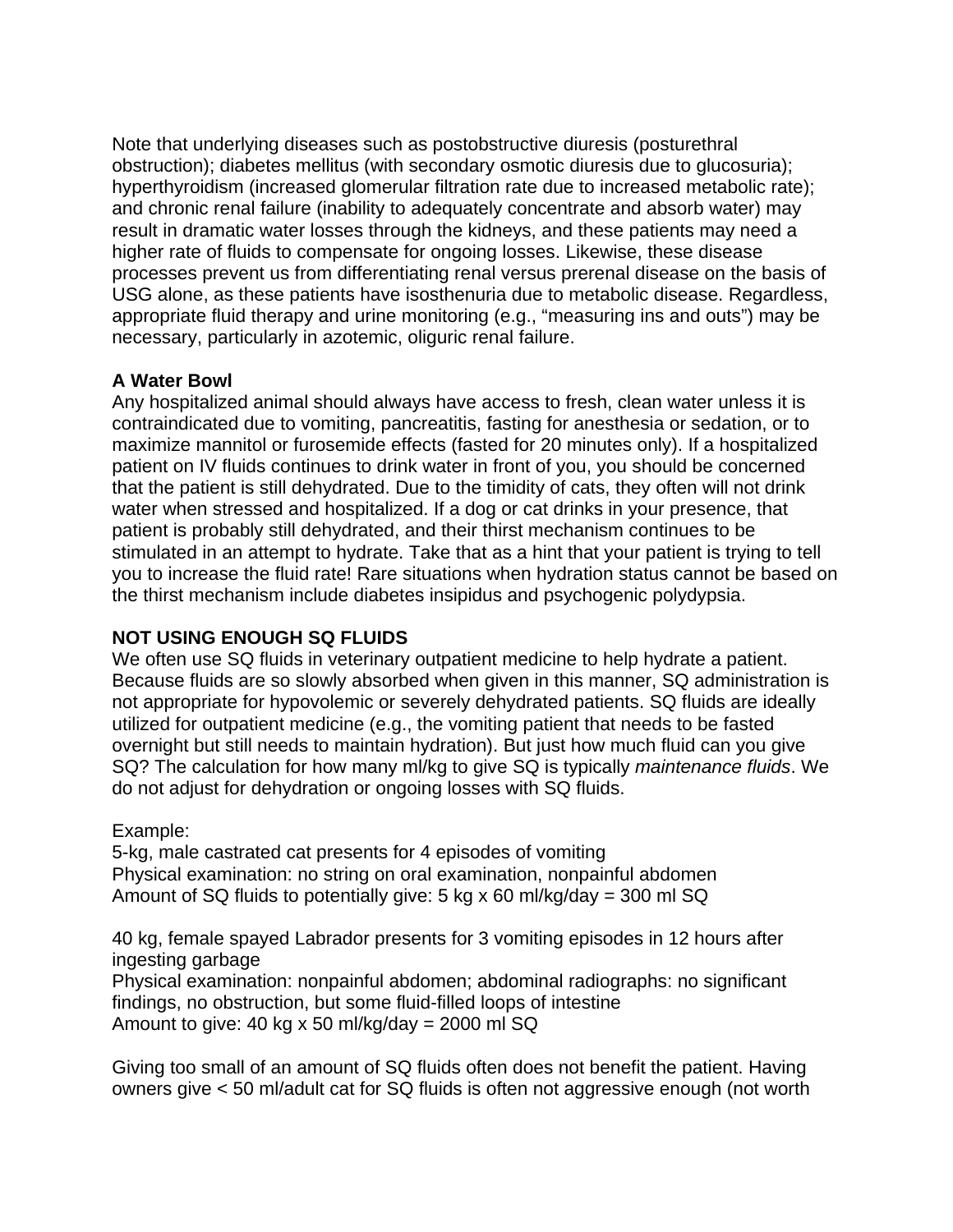the needle poke!). That said, if a patient has a heart murmur (particularly in cats), this maintenance amount should be *reduced* to prevent volume overload.

#### *Clinical application*

- If you're giving SQ fluids, take the time to calculate maintenance, so you know the exact amount to give.
- The most common error with SQ fluid administration in dogs is giving too little.
- Caution must be used in cats—even SQ fluid administration can result in volume overload.

### **NOT DOING ENOUGH FAST (FOCUSED ASSESSMENT WITH SONOGRAPHY FOR TRAUMA) ULTRASOUNDS**

The focused assessment with sonography for trauma (FAST) ultrasound is a 2-minute procedure that detects the presence of fluid in the abdominal cavity to allow for rapid therapeutic intervention (e.g., fluid resuscitation, abdominocentesis, cytology, clinicopathologic testing) (6). This has also been modified for the pleural (T-FAST) and pericardial space. This rapid method of ultrasound is designed to be used by health care professionals with limited ultrasonographic training and is not designed for extensive examination of the abdomen. The added benefit of the FAST examination is the ability to detect very small amounts of fluid. Typically, 5 to 25 ml/kg of fluid needs to be present to be removed by blind abdominocentesis; > 10 to 20 ml/kg of fluid has to be present before it can be detected by fluid-wave assessment on physical examination; and approximately 8.8 ml/kg of fluid needs to be present before it can be detected radiographically. On the contrary, as little as 2 ml/kg of fluid can be detected on a FAST examination, allowing for rapid diagnosis and identification of underlying pathology.

The FAST examination typically involves assessment of 4 sites of the abdomen: caudal to the xiphoid, cranial to the bladder, and the right and left dependent flank (6). The presence of fluid at any of the sites is considered positive. Evaluation of the xiphoid region allows you to check for fluid between the liver and diaphragm and the liver lobes, as well as for pericardial or pleural effusion (6). Evaluation of the bladder view evaluates for fluid cranial to the bladder and for the presence of a bladder (6). The right dependent flank allows for fluid detection between the intestines and the body wall, whereas the left dependent flank view allows for identification of the spleen, abdominal effusion near the spleen and body wall, the kidney and spleen, and the liver and spleen (6).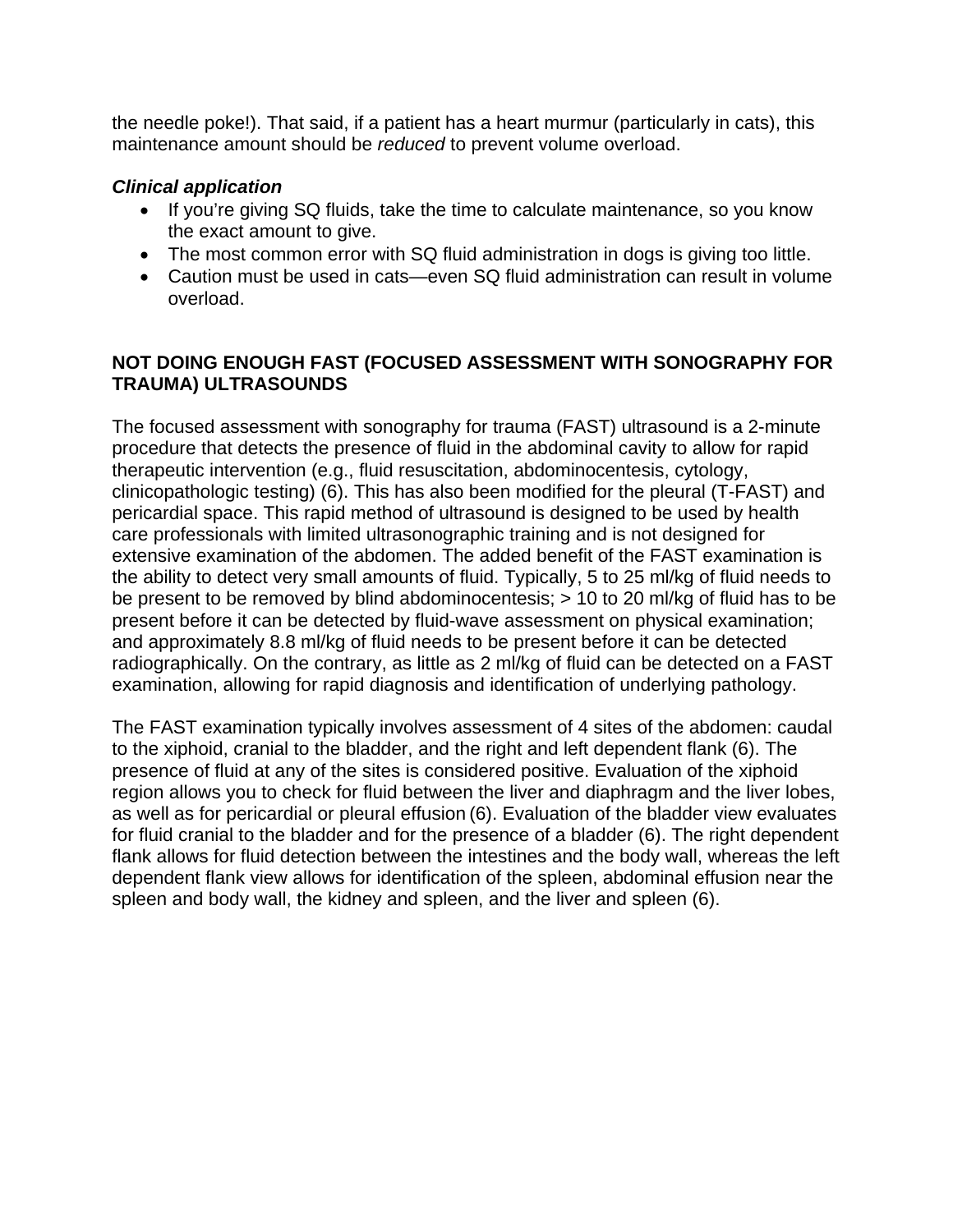

Figure 5. Illustration of the probe placements and movements used to obtain ultrasonographic views of the abdomen via FAST in a dog. Figure courtesy of Boysen SR from IVECCS proceedings 2006.

#### *Clinical application*

- The use of the FAST ultrasound is particularly beneficial for dyspneic cats and is less invasive and stressful than chest radiographs in diagnosing pleural effusion.
- The FAST examination allows for ultrasound-guided thoracocentesis or abdominocentesis, particularly when scant fluid is present.

# **RELUCTANCE TO PENETRATE BODY CAVITIES**

The use of abdominocentesis or thoracocentesis is a benign procedure that is both diagnostic and therapeutic. Referring a stressed, hypoxemic, frantic, dyspneic cat with 300 ml of pleural effusion for a 1-hour car ride to a specialist can easily result in the cat's demise. Shaving and surgically preparing a wide area near the umbilicus (abdominocentesis) or thorax (thoracocentesis) should be done quickly but aseptically. For the thorax, thoracocentesis should be performed either dorsally (for air) or ventrally (for effusion) at the 7th to 9th intercostal space (ICS). Likewise, an imaginary line can be drawn from the end of the xiphoid to the lateral body wall, which is approximately the 8th ICS. This will allow for rapid identification of where to perform an emergency thoracocentesis. Pericardiocentesis should be performed on the right side at the region of the 3rd to 5th ICS at the point of the flexed elbow. Abominocentesis should be aseptically performed via a four-quadrant tap in the periumbilical region. The use of a 3 way stopcock, 20- to 60-ml syringe, extension tubing, and appropriately sized needles